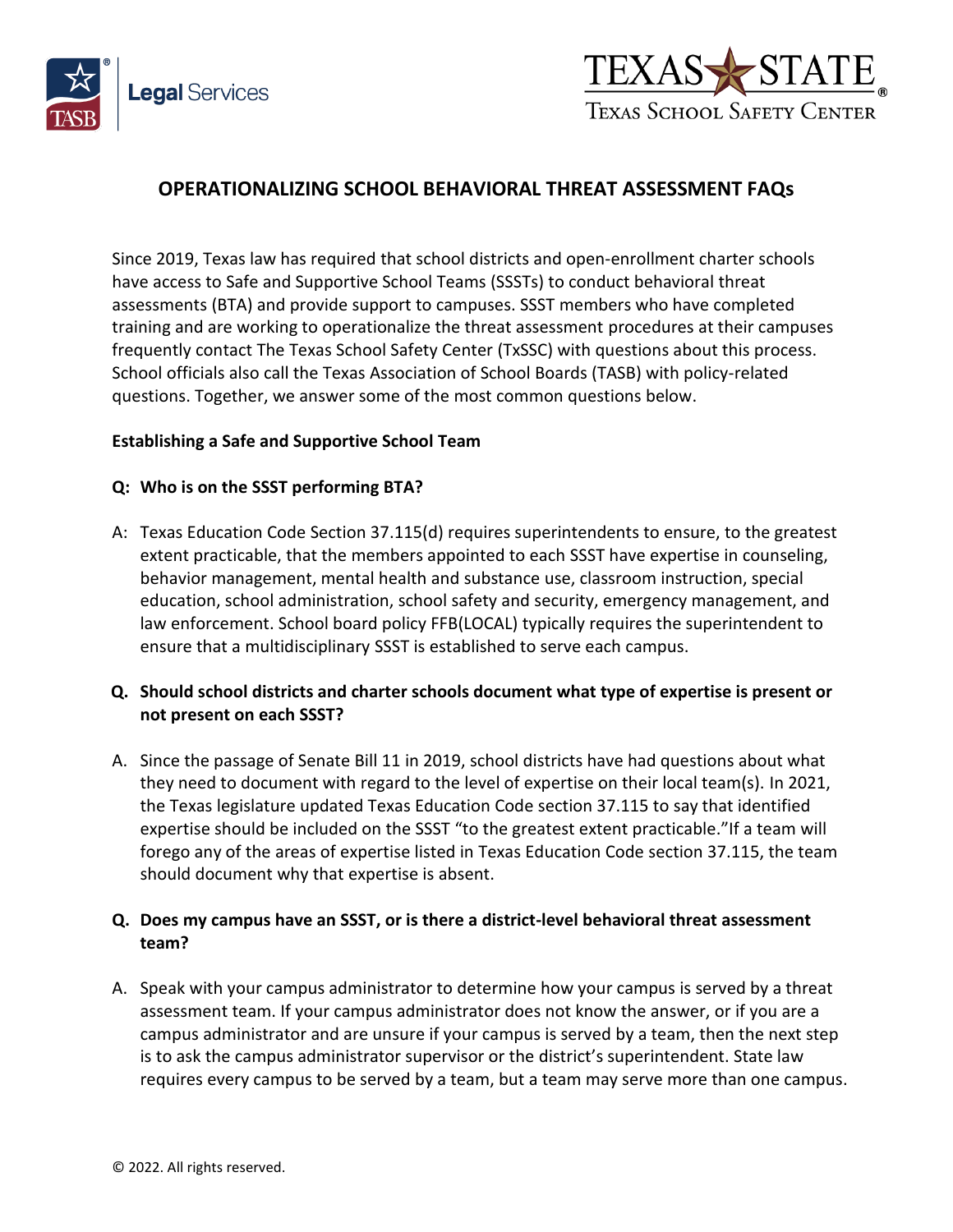### **Q. How do I find out who is on the SSST and if team members have been trained?**

A. Speak with your campus administrator about who is on the team that serves your campus and whether all team members have been trained. This question provides an opportunity to learn about the expertise on the team that serves the campus. Training is offered by the TxSSC and the regional Education Service Centers. State law requires that those conducting BTA should be trained by the TxSSC or Education Service Center.

### **SSST Operations**

### **Q. What are "prohibitive and concerning behaviors" that warrant a BTA?**

- A. State law does not define *prohibitive and concerning behaviors*. A school district may reference Texas Education Code section 37.115(a)(1) that defines *harmful, threatening, or violent behavior* to include behaviors such as:
	- Verbal threats
	- Threats of self harm
	- Bullying
	- Cyberbullying
	- Fighting
	- Use or possession of a weapon
	- Sexual assault
	- Sexual harassment
	- Dating violence
	- Stalking
	- Assault

*Harmful, threatening, or violent behavior* also includes behavior that could result in:

- Specific interventions, including mental health or behavioral supports
- In-school suspension
- Out-of-school suspension
- Expulsion or removal to a disciplinary alternative education program (DAEP) or a juvenile justice alternative education program (JJAEP)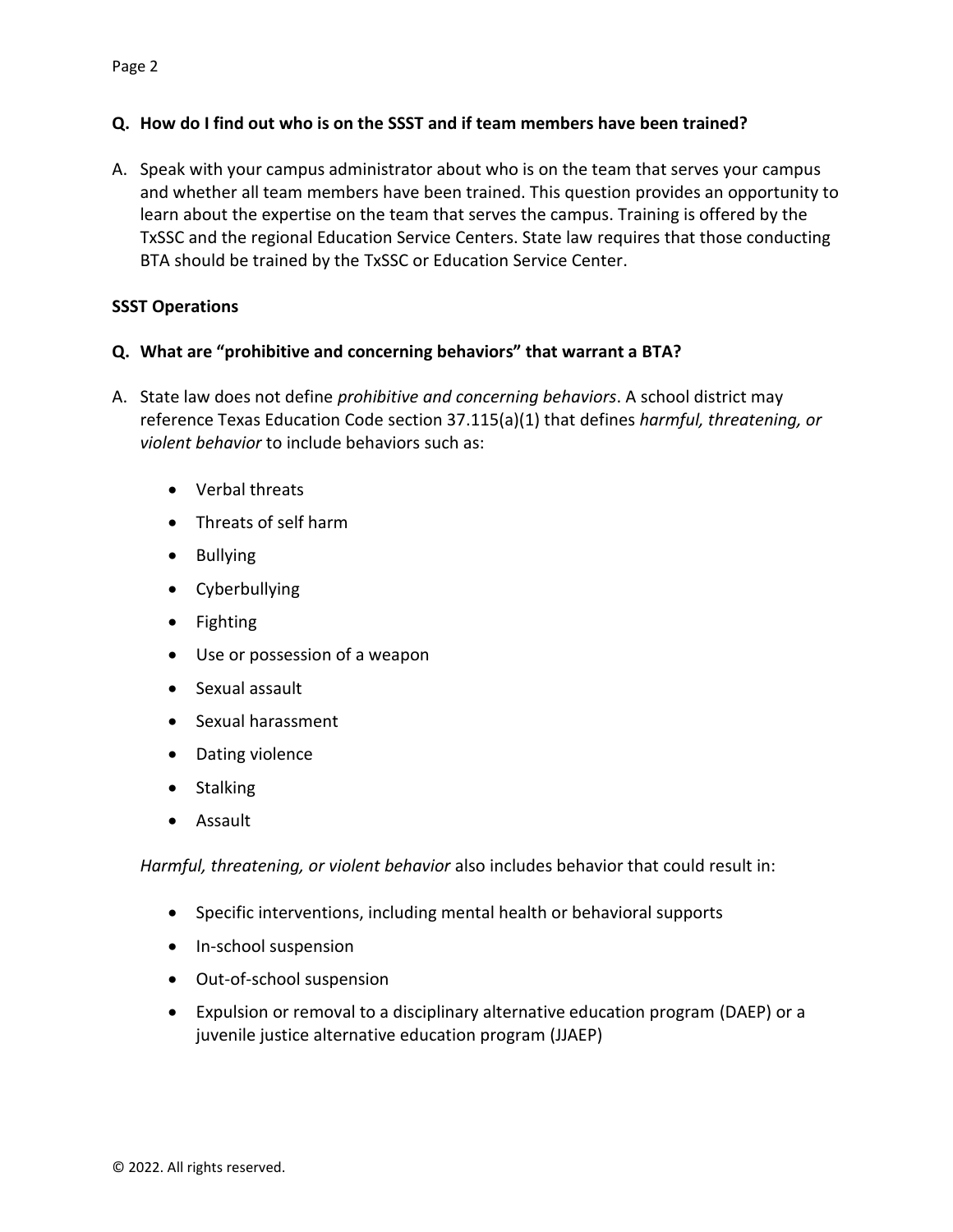These behaviors, along with other behaviors identified in local student codes of conduct, are a foundation for districts to define locally the prohibitive and concerning behaviors that will warrant BTA procedures. If your district has not defined prohibitive and concerning behaviors, we recommend that district and campus leadership who are involved in BTA meet to discuss and formalize this step. The eight steps to building a BTA program can be found in the **TxSSC School Model Policies and Procedures**.

## **Q. How often should the SSST meet, and who is responsible for gathering the team to assess whether to conduct a BTA?**

A. Texas Education Code section 37.115 does not mandate how often a team meets or who gathers the team to conduct a BTA. However, the law is designed to ensure that trained, designated team members are available when a threat arises. Unfortunately, there is no way to know when a threat will happen and how long it will take to assess. Teams should meet regularly in order to ensure that they are ready to respond to a crisis.

Some operational considerations include identifying:

- Who is the team leader.
- Which team members will gather the team to determine if a BTA is needed and to conduct the BTA.
- How team members will communicate in the event of a threat.
- What specific duties team members will assume during a BTA, including: interviewing relevant individuals, searching school network drives, searching the campus for a weapon, communicating with parents and district leadership, implementing screening tools to gather information about the presence of suicide ideation and/or bullying/cyberbullling, documentation, and organizing the transition from BTA to providing interventions*.*

## *Note: This list is not exhaustive. It is important to recognize the needs and nuances of each campus and district are different.*

Lastly, after a BTA is complete, it is important for the entire team to come together to conduct an after-action review to determine what process improvements are needed to ensure the team functions more effectively and efficiently in future threat assessments. Experiencing an actual event may clarify information that was not known or adjustments that can be made in the future.This after-action review should be conducted after the conclusion of the BTA, and the team should meet privately to have an open and honest discussion in a supportive manner.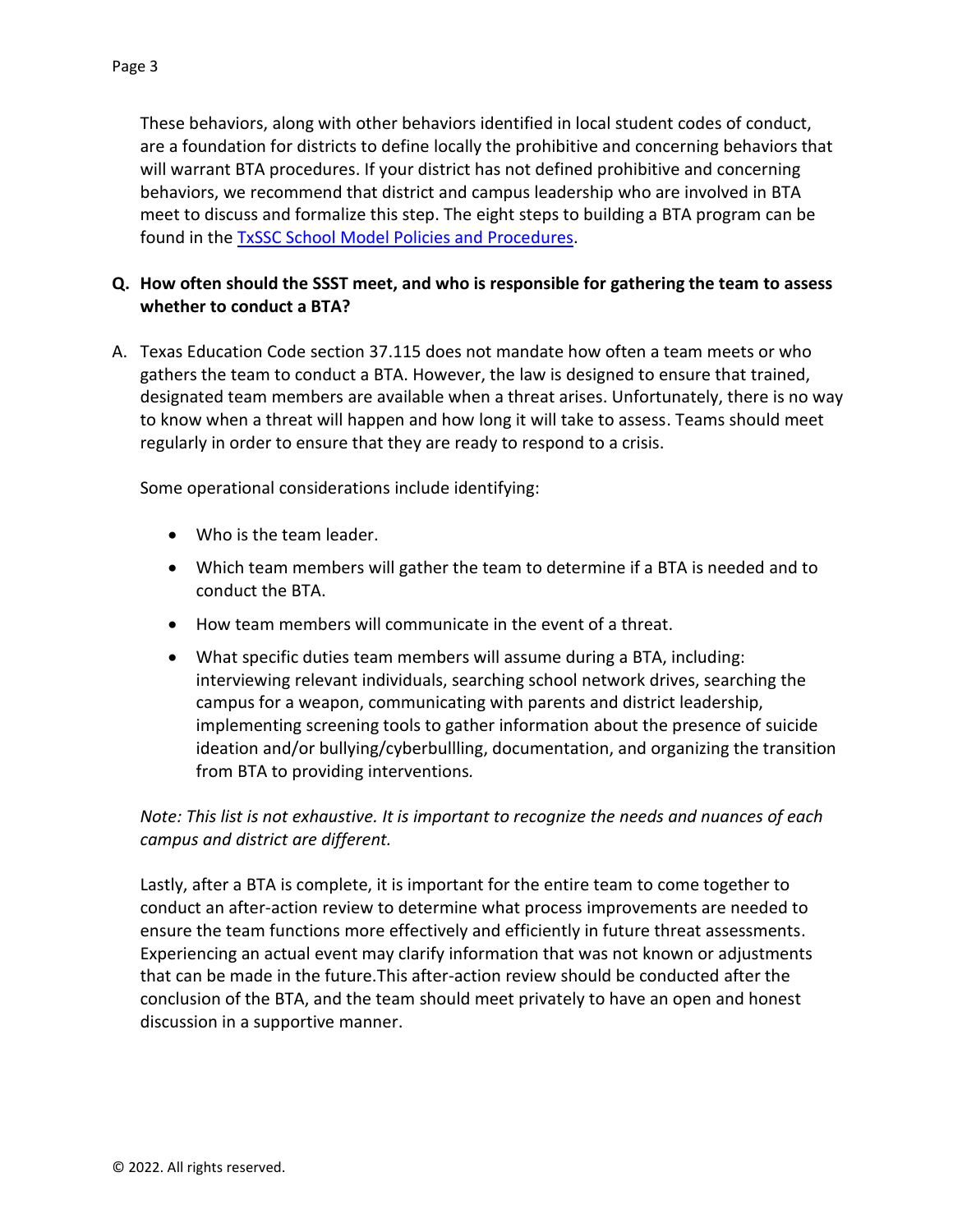### **Q. What are our BTA procedures?**

A. BTA procedures vary by district due to factors such as district size, community makeup, staffing, expertise on the behavioral threat assessment team, and whether a team serves one or multiple campuses. Regardless of these variables, it is important to standardize the district's approach to threat assessment. Standardizing allows for reliable data collection and analysis, process improvement, and process equality for every student who is assessed. A district should ensure that the eight steps of building a BTA program are clearly defined and communicated to all teams in the district. Ideally, this planning is completed proactively in the summer before students return to campus, but it can be completed at any time of the year.

When it comes time to assess a threat, the BTA team is encouraged to use The School [Behavioral Threat Assessment Screening Tool](https://locker.txssc.txstate.edu/dd38e149e33959e8e9cd3724d831f2aa/SBTA-Pre-Screener-Tool.pdf) to determine if a threat assessment should take place. This document is especially helpful if a team is struggling to determine if a threat assessment should be conducted or not. If a BTA will be conducted, the team should use the [11 Key Investigative Questions](https://locker.txssc.txstate.edu/f40474bcbab5f025bb1570f1bfbf9f06/11-Key-Questions.pdf) to guide data collection, decision making, and follow-up intervention planning.

Districts are encouraged to add additional district-approved screeners and tools, alongside the investigative questions to enhance the team's objective data gathering during a threat assessment. For example, a district may have an agreed-upon suicide screener within the BTA process to ensure a unified approach to the district's suicide prevention programming. Districts may also decide to include the [TxSSC Bullying Checklist](https://txssc.txstate.edu/videos/bullying-and-the-law/#checklist) to determine if bullying has occurred, if bullying is the cause of the threat, or if the threat is indicative of bullying or cyberbullying, as defined by Texas law.

### **Q. What behaviors or threats are referred to law enforcement?**

A. When building a BTA program, districts should determine the threshold for law enforcement intervention. This step involves identifying which behaviors should be referred to law enforcement, with the understanding that many reported threats can be handled by the BTA team. State law requires that principals or their designees report certain offenses alleged to have occurred at school or school events to law enforcement. See TASB Policy GRAA(LEGAL).

Law enforcement can access information that schools do not have and thus should be part of the multidisciplinary team. Speak with your campus administrator about what policies currently support the BTA team. If a district has not defined the thresholds for law enforcement intervention, we recommend that district and campus leadership who are involved in BTA meet to discuss and formalize this step. The eight steps to building a threat assessment program can be found in the **TxSSC School Model Policies and Procedures**.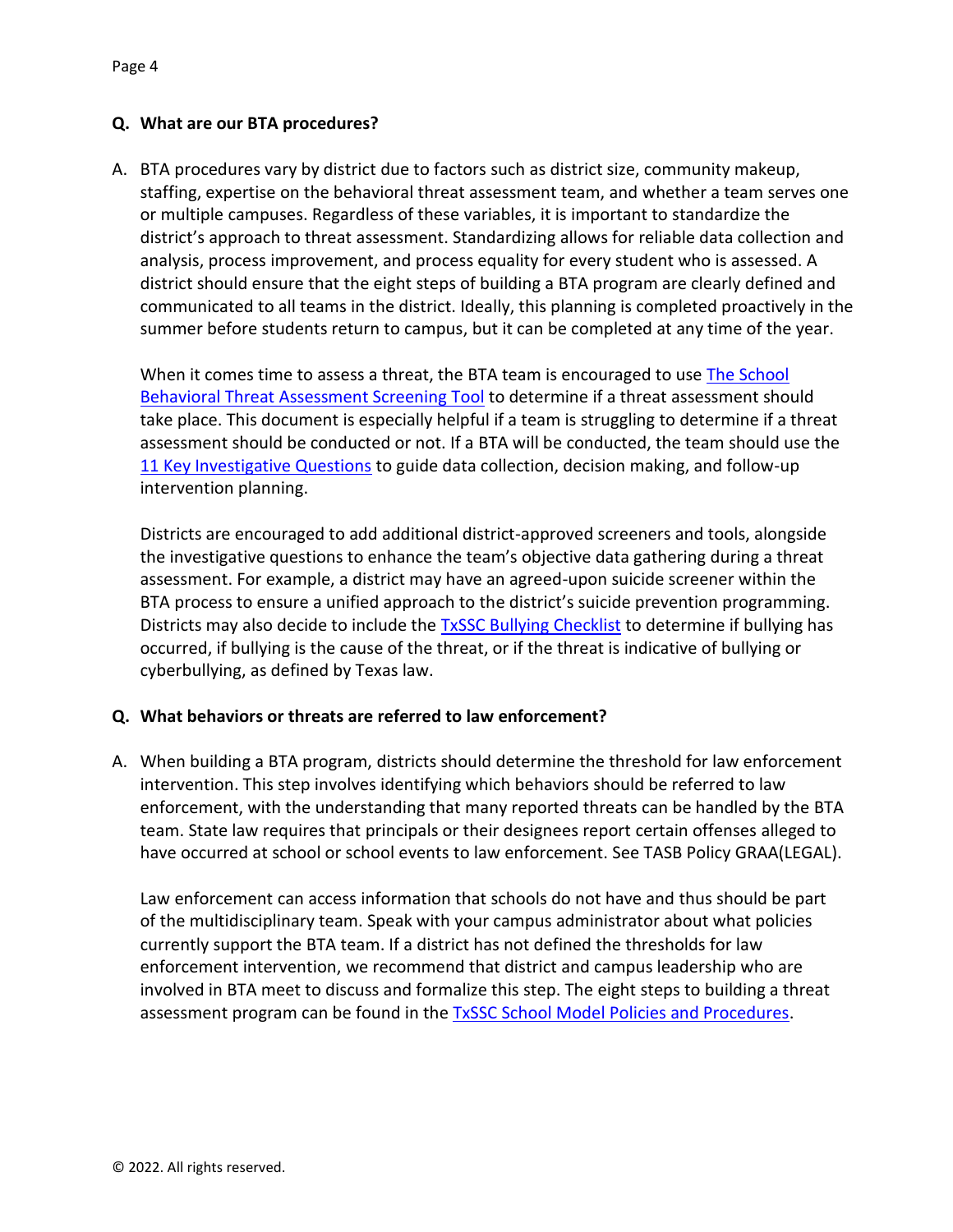#### **Q. How does someone report a threat?**

A. When building a BTA program, districts should create and establish a central reporting mechanism. This step includes establishing one or more anonymous reporting mechanisms; providing staff, student, parent, and community training and guidance to encourage reporting; ensuring there is staff available to respond to a report; and establishing community trust that reports will be acted upon. The key to a successful reporting system is proactively ensuring that students, staff, parents, and the community have an easy and accessible method to quickly report a threat that results in a timely response by campus/district staff. The stronger your school culture is, the safer students, staff, parents, and the community feel in reporting their concerns.

If your district does not have a central reporting mechanism, we recommend that district and campus leadership who are involved in BTA programming meet to discuss and formalize this step. The eight steps to building a threat assessment program can be found in the  $TxSSC$ [School Model Policies and Procedures.](https://locker.txssc.txstate.edu/f40474bcbab5f025bb1570f1bfbf9f06/Model-Policies-and-Procedures-to-Establish-and-Train-on-Threat-Assessment.pdf)

#### **Q. Who regularly monitors the anonymous reporting system?**

A. State law requires that all districts have an anonymous reporting system to address bullying. It is best practice for a district to designate at least one person to monitor the anonymous reporting system regularly . That person should have responsibility to funnel reports to the district and/or campus level, depending on local procedures.

### **Q. What types of post-behavioral threat assessment interventions are provided? Who provides and monitors them?**

A. A key part of closing a BTA is determining if a student needs an intervention in order to avoid a pathway to violence. It is important that the multidisciplinary team collectively decide on appropriate interventions. This conversation is especially important if there are concerns of a suspected disability and/or mental health issue, as licensed campus/district staff need to be included in the intervention discussion.

A person on the SSST should be designated as the main point of contact to ensure the team's concerns are appropriately communicated to the correct campus/district staff who will coordinate the intervention cycle—planning, implementing, data gathering, and reviewing plans for next steps. The staff member(s) responsible for implementing the intervention cycle will likely vary from campus to campus and district to district, based on a number of variables, including: budget, availability of campus/district staff, access (or a lack of access) to partnerships with external providers, and student or parent/guardian willingness to participate in interventions.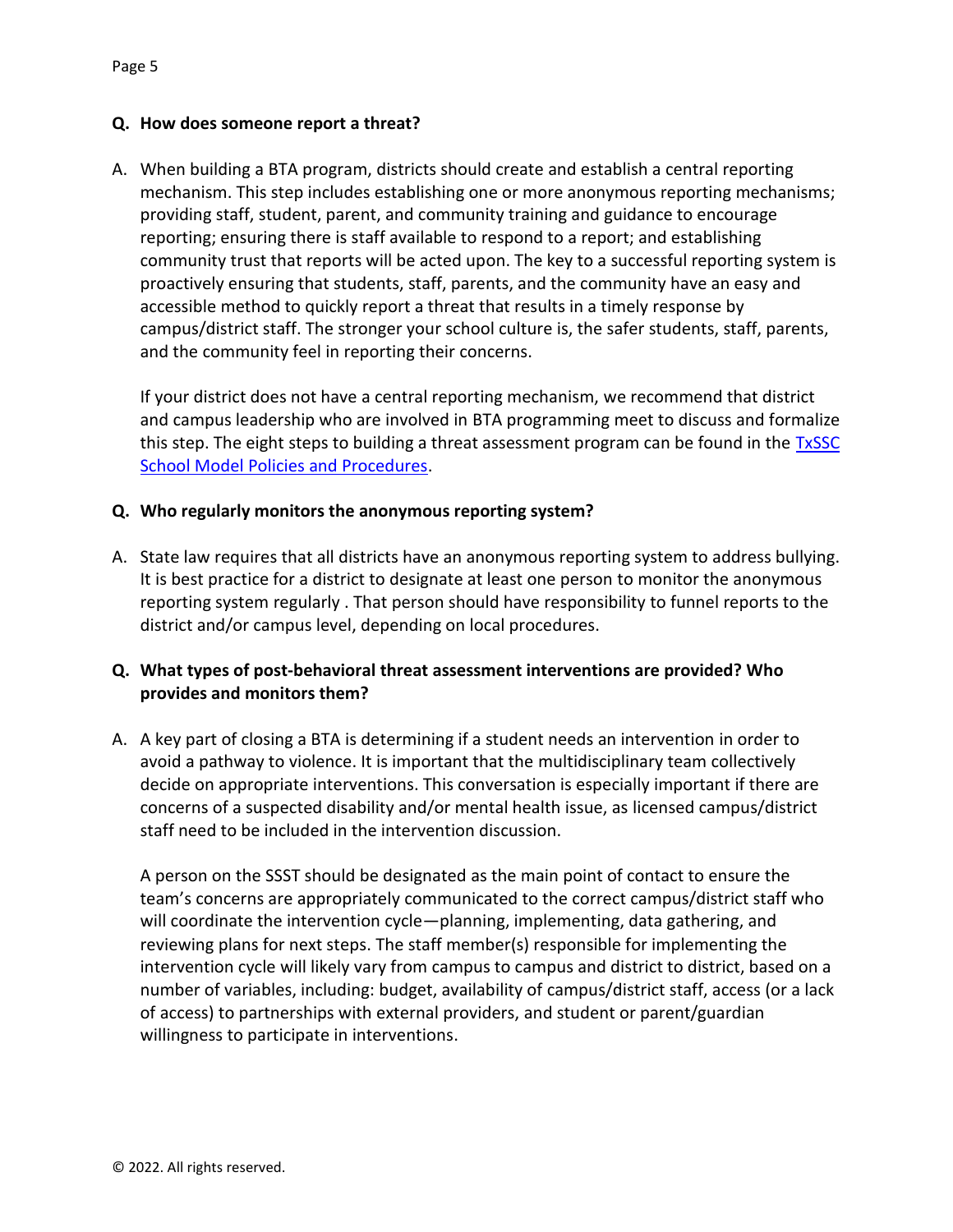Please also keep in mind that the student may not be on your campus for an immediate start of the intervention cycle. Staff should work on implementing an intervention at an alternative campus or when the student returns to campus.

### **Q. Do school administration and mental health staff need to be aligned on school BTA?**

A. Yes. It is important that school administration and mental health staff approach BTA from a unified approach. Having varied expertise in a BTA can help avoid isolated decision making and allow for a well-rounded intervention plan for the student. Different groups providing different types of support to students should collaborate to look at the whole child (instructional support, behavioral support and discipline, if determined).

## **Q. How should the SSST communicate with the parent/guardian of a student who is being assessed?**

A. Communication with the parent/guardian is dependent upon the risk of violence the student poses to self or others. Per Texas Education Code section 37.115, if the SSST determines that the student poses a serious risk of violence to self or others, the team shall immediately report the team's determination to the superintendent, who shall immediately attempt to inform the student's parent/guardian. This mandate does not prevent any school or district staff from acting immediately to prevent an imminent threat or respond to an emergency.

If the team determines the student requires an intervention plan that is not related to serious or imminent risk to self or others, or does not require any intervention at all, communication with the parent/guardian should still take place. Section 37.115 does not mandate exactly when to contact parents/guardians in the event that the incident is not considered to be a serious or imminent threat. However, it is important to balance the time needed to collect threat assessment data and make an informed decision about when to call parents/guardians to inform them of the situation.

Communicating with parents/guardians too early in the threat assessment may create confusion if the SSST has few concrete details to share.Early communication is valuable, however, because it creates an opportunity for collaboration and relationship-building. Communicating with parents/guardians well after the threat assessment has occurred, or not at all, runs the risk of harming relationships with parents/guardians.

Additionally, it is important to determine how the threat assessment team will communicate with parents/guardians of students who are part of the threat assessment process. Students who were interviewed by the threat assessment team or were a victim or target of the assessed student should be included in your plan to communicate with parents/guardians.

Ultimately, this decision is a local one that should be included in planning the threat assessment process.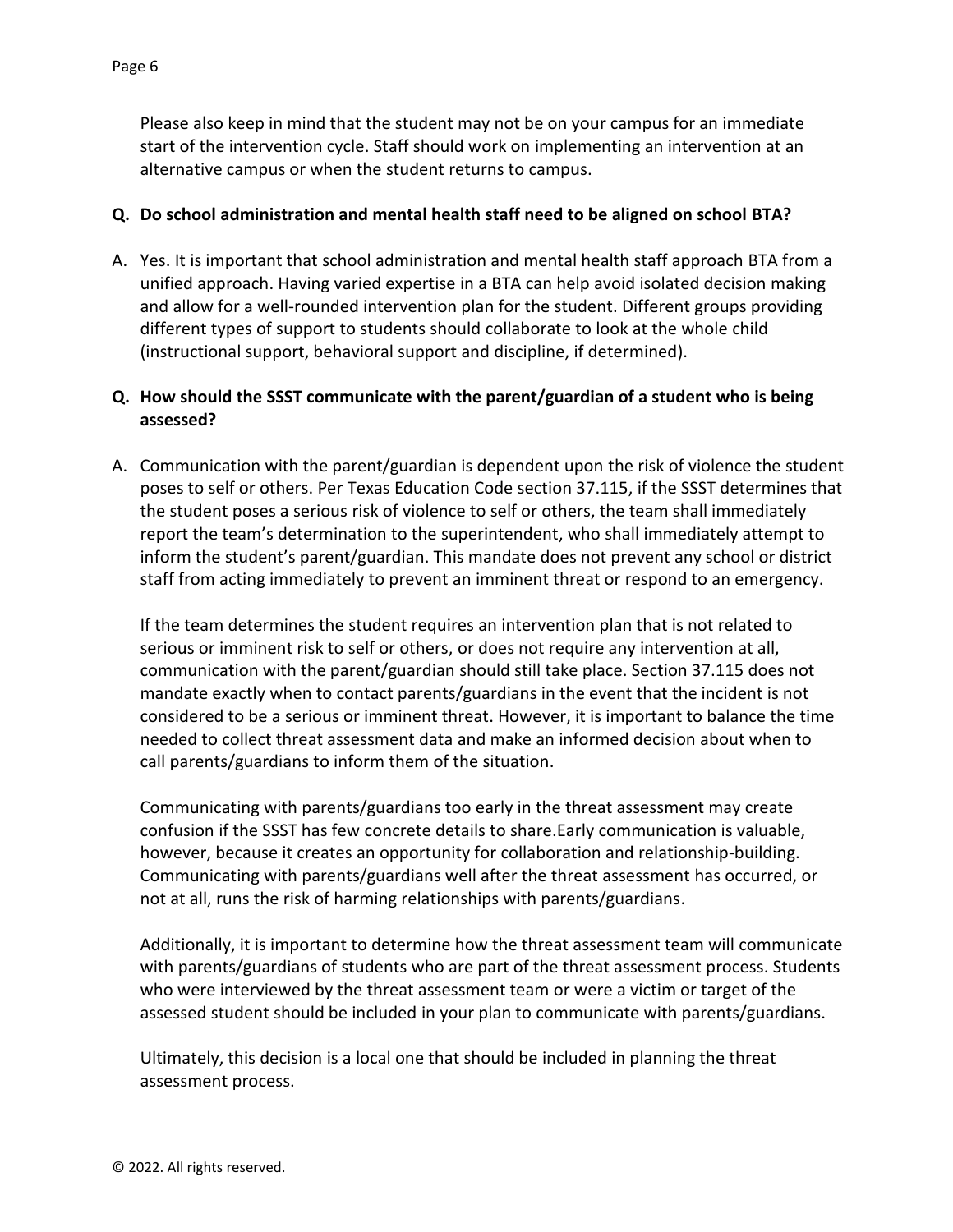### **Q: What is a** *mental health care service* **for which parental consent is required?**

A: Texas Education Code section 37.115 (g) provides that an SSST may not provide a *mental health care service* to a student who is under 18 years of age unless the team obtains written consent from the parent or person standing in parental relation to the student before providing the mental health care service. The consent required by this subsection must be submitted on a form developed by the school district that complies with all applicable state and federal law. The student's parent or person standing in parental relation to the student may give consent for a student to receive ongoing services or may limit consent to one or more services provided on a single occasion. See Policy Code FFB(LEGAL) on crisis intervention.

*Mental health care service* is not specifically defined in the Texas Education Code. The Education Code does define *mental health condition* as a persistent or recurrent pattern of thoughts, feelings, or behaviors that: (1) constitutes a mental illness, disease, or disorder, other than or in addition to epilepsy, substance abuse, or an intellectual disability; or (2) impairs a person's social, emotional, or educational functioning and increases the risk of developing such a condition. Tex. Educ. Code § 5.001(5-a). See Policy FFEB(LEGAL) on mental health.

In addition, Texas Education Code section 38.0101 defines a *nonphysician mental health professional* to include a psychologist licensed to practice in this state and designated as a health-service provider; a registered nurse with a master's or doctoral degree in psychiatric nursing; a licensed clinical social worker; a professional counselor licensed to practice in this state; or a marriage and family therapist licensed to practice in this state. Because the Texas Education Code defines who may serve as a nonphysican mental health professional, we infer that the term *mental health care service* refers to intervention for a mental health condition provided by a medical provider or non-physician mental health practitioner as defined by the Texas Education Code.

State law does not require specific parental consent for programs that a school district is required to carry out as part of the school curriculum or pursuant to requirements of the Texas Education Code, even if some of these programs could be considered assessments or evaluations. This includes screening for bullying and harassment, suicide prevention, and the safe and supportive schools program, including BTA. Districts must seek parental consent separately for programs and interventions such as the school counseling program, instruction on abuse, assessment related to special education, and evaluations for disabilityrelated accommodations.

### **Recordkeeping Regarding BTA**

### **Q: Where are BTA records stored?**

A: Documentation of a student's BTA will be considered part of the student's education records under the broad definition of *education record* in the federal Family Educational Rights and Privacy Act (FERPA). See FL(LEGAL). Not all education records have to be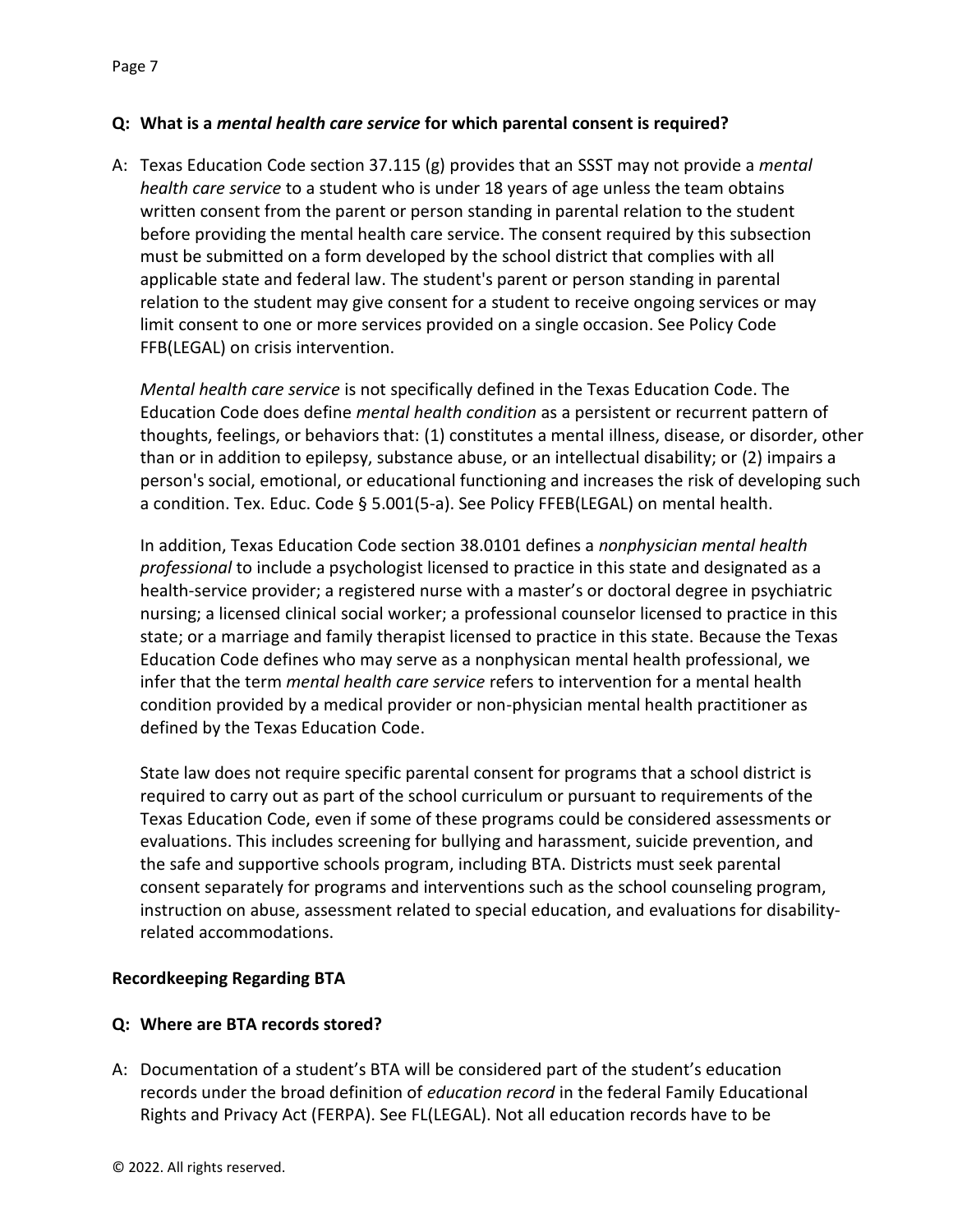retained, however. Disciplinary records regarding removal to a DAEP, suspension, or expulsion must be kept for at least five years, but other discipline and counseling records are kept only as long as administratively valuable. See Part Seven of the [TSLAC model local](https://www.tsl.texas.gov/sites/default/files/public/tslac/slrm/localretention/Schedule%20SD%203rd%20Edition%20-%20Effective%202018-05-23.pdf)  [retention schedule](https://www.tsl.texas.gov/sites/default/files/public/tslac/slrm/localretention/Schedule%20SD%203rd%20Edition%20-%20Effective%202018-05-23.pdf) for school districts regarding Discipline and Counseling records.

At this time, BTA is not reported in the Public Education Information Management System (PEIMS), and neither the state Student Attendance Accounting Handbook nor the state education record exchange ("TREx") address this issue. See Section One, 2019-2020 TREx [version 4.8.1 Data Standards.](https://tea.texas.gov/sites/default/files/2%20Version%204.8.1%20Section1%20Overview.pdf#:~:text=A%20high%20school%20transcript%20record,)%20for%20Grades%209%2D12)

Because state law does not address recordkeeping for BTA, local practice determines whether BTA records are stored as discipline or counseling records. For better or worse, local recordkeeping practices differ widely between school districts. Most districts select from among a variety of software options while others still use paper records. Some districts try to consolidate student education records, pulling together records ranging from academic supports (like response to intervention, or RTI) to disciplinary and counseling records for each student. Other districts have a student's education records, including BTA information, stored in multiple locations.

### **Q: Who is responsible for sending BTA information to a student's new school?**

A: Given the complexity of local recordkeeping for BTA (and other education records), Texas has no "one size fits all" procedure for identifying, locating, sharing, and receiving BTA information when a student changes schools. Even without statewide procedures, school officials are still responsible for conveying essential BTA information to a student's new school. School officials should assess their local recordkeeping practices and determine a method for clearly and consistently flagging for registrars, attendance clerks, or others responsible for transmitting education records when additional BTA information may need to be shared and what steps to take to convey essential BTA information while safeguarding its confidentiality. Be sure to train new staff whenever there is turnover in these roles.

### **Q: What should a student's new school do when it receives BTA information?**

A: According to the TxSSC, BTA information (including the interventions provided to the student) should be shared with middle schools and high schools within the student's educational time at the district. The purpose of sharing this information is to make the new campus aware of the student's history and to continue to provide intervention supports for the student. In the event of a new BTA, the administration can also see the history of the student and assess if the behavior has a pattern. If a student is receiving ongoing interventions, as an outcome of a BTA, the student's new intervention team should review the student's BTA documentation for any ongoing support they must plan for before the new school year or whenever the student arrives within the school year. It is recommended that the incoming intervention team meet with the student and parents/guardians to begin building a positive relationship, answer any questions, and set goals and expectations. This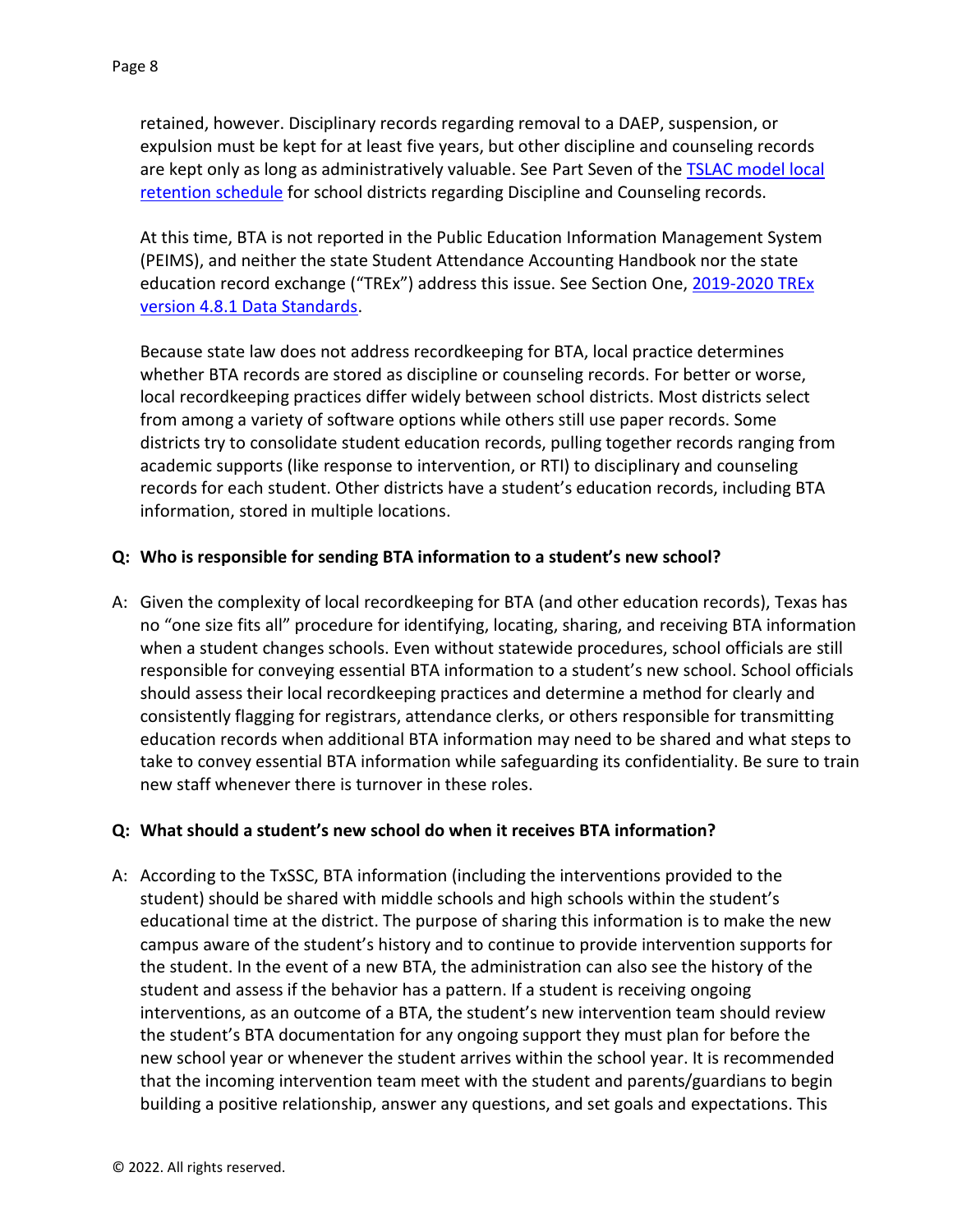type of information sharing is of the highest importance when the student is transitioning from elementary into middle school or middle school into high school. A change in location, staff, and routine have the potential to disrupt intervention fidelity.

*Note: If the student's behavioral intervention needs are being served by an IEP/504 plan, be sure to include the appropriate IEP/504 staff in the transition.*

#### **Information Sharing Regarding BTA**

## **Q: Why is it necessary to share personally identifiable information (PII) from a student's education records during a Behavioral Threat Assessment (BTA)?**

A: Performing a BTA with a SSST, as required by Texas Education Code section 37.115, requires school officials to share PII about a student's behavior, academic supports, personal history, and disciplinary history among the individuals on the team.

In order to ensure the necessary level of collaboration, SSST members need to be able to share PII both internally and with relevant school officials.

For more information about BTA, please see the **[TxSSC's Threat Assessment Toolkit](https://txssc.txstate.edu/tools/tam-toolkit/)**.

### **Q: If the SSST includes an individual who is not employed by the school district, can the team share PII with that member?**

A: In order to include each of the areas of expertise to the greatest extent practicable, an SSST may include members who are not employed by the school district. When this occurs, FERPA allows a school or school district to disclose PII from education records without parental consent to team members who are not employees of the school or school district if they qualify as "school officials" with "legitimate educational interests." See U.S. Dep't of Educ. **Student Privacy Policy Office FAQ**, "Does FERPA permit the sharing of education records with outside law enforcement officials, mental health officials, and other experts in the community who serve on a school's threat assessment team?"

In Texas, school board policy FL(LOCAL) typically defines "school officials" to include "a person appointed to serve on a team to support the District's safe and supportive school program."

### **Q: Can a school official be held liable for disclosing PII in education records about a BTA to individuals outside of the safe and supportive schools team?**

A: Probably not. FERPA and corresponding state laws protect the privacy of student education records by requiring parental consent before student records can be released to third parties absent specific exceptions. 30 U.S.C. § 1232g; 34 C.F.R. § 99.31. *See also* Tex. Gov't Code § 552.114(b), (c), (e) (making student record information confidential and excepted from disclosure unless disclosure is authorized by FERPA, the Texas Public Information Act, or other federal law). FERPA's nondisclosure provisions do not create a cause of action to sue a school district for monetary damages.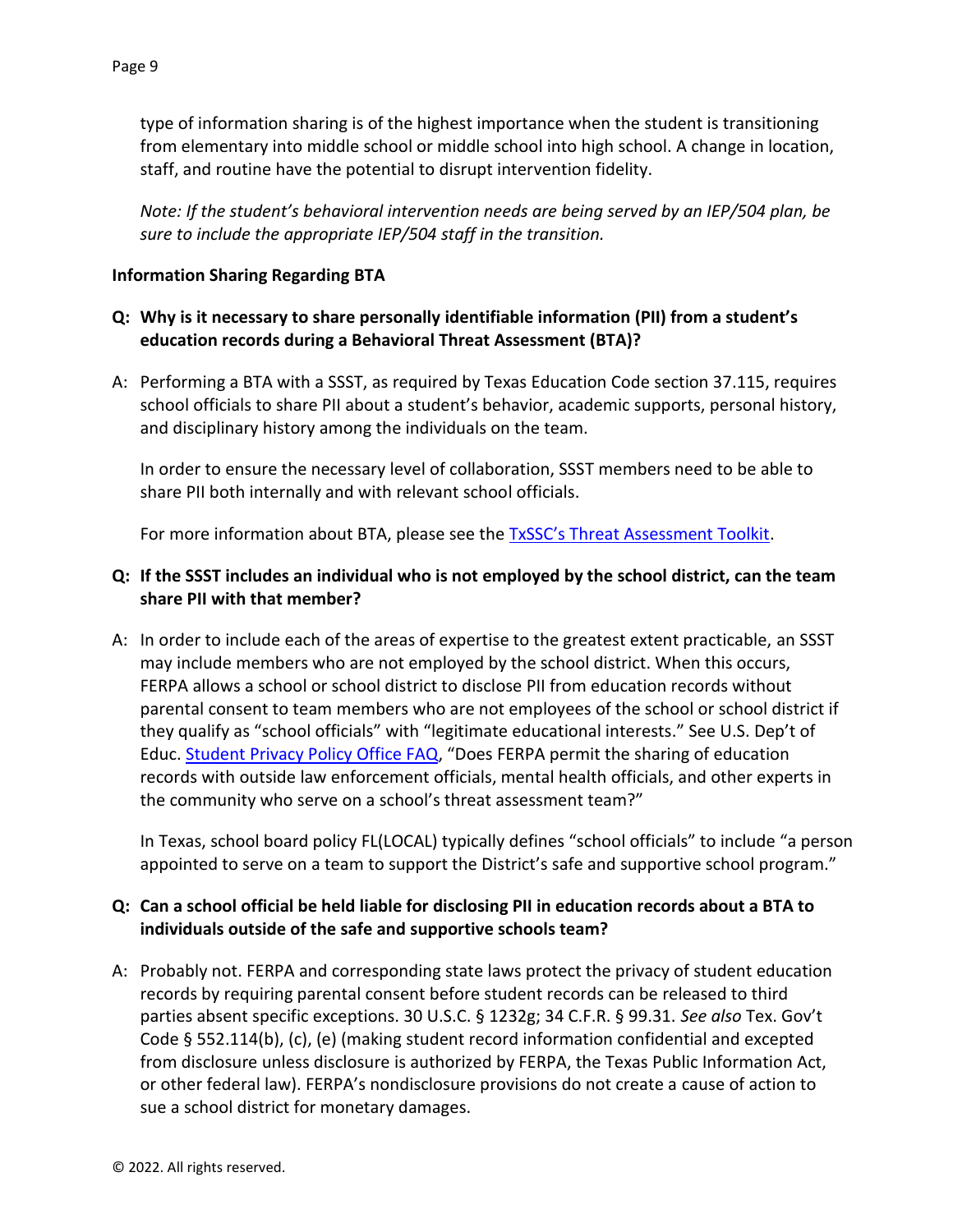A parent can file a complaint with the U.S. Department of Education to complain that PII was revealed without parental consent. *Gonzaga Univ. v. Doe*, 536 U.S. 273 (2002). In addition, school officials who disclose PII outside of the exceptions in FERPA may be sanctioned by the State Board for Educator Certification. *See* 19 Tex. Admin. Code § 247.2 (Enforceable Standards), "Standard 3.1. The educator shall not reveal confidential information concerning students unless disclosure serves lawful professional purposes or is required by law."

The key is to stay within the exceptions provided by FERPA. The exceptions most likely to be used for exchanging information about a student's BTA include:

**Disclosure with parental consent:** Written consent must specify the records that may be disclosed, state the purpose of the disclosure, and identify the party or class of parties to whom the disclosure may be made. 30 U.S.C. § 1232g; 34 C.F.R. § 99.30.

**Disclosure of directory information:** Education records that have been appropriately designated as "directory information" by the school district may be disclosed without prior consent. *See* 34 CFR §§ 99.31(a)(11), .37. FERPA defines directory information as information contained in an education record of a student that would not generally be considered harmful or an invasion of privacy if disclosed. 34 CFR § 99.3.

**Disclosure to a school official for a legitimate educational interest:** Disclosure is permitted to other school officials, including teachers, who have legitimate educational interests, as determined by the district. 34 CFR § 99.31(a)(1)(i)(A). A "school official" includes a teacher, principal, board member, registrar, counselor, admissions officer, attorney, human resources professional, information systems specialist, and support or clerical personnel. Under certain conditions, contractors, volunteers, and other third parties can be considered school officials. See U.S. Dep't of Educ. **[Student Privacy Policy Office FAQ](https://studentprivacy.ed.gov/faq/who-%E2%80%9Cschool-official%E2%80%9D-under-ferpa)**, "Who is a *school official* under FERPA?"

Law enforcement officers listed as "school officials" can access student records when they have a legitimate educational interest. For law enforcement unit officials to be considered school officials, they must meet the criteria and be included in the district's annual FERPA notification to parents. See U.S. Dep't of Educ. [Student Privacy Policy Office FAQ](https://studentprivacy.ed.gov/faq/when-can-law-enforcement-unit-officials-serve-%E2%80%9Cschool-officials%E2%80%9D), "When can law enforcement unit officials serve as 'school officials' "?

**Disclosure to protect health and safety:** A school district may disclose PII from an education record to appropriate parties in connection with an emergency if knowledge of the information is necessary to protect the health or safety of the student or other individuals. *See* 34 C.F.R. §§ 99.31(a)(10), .36. In making this determination, school officials may take into account the totality of the circumstances pertaining to a threat to the health or safety of a student or other individuals. If the school district determines that there is an articulable and significant threat to the health or safety of a student or other individuals, it may disclose information from education records to any person whose knowledge of the information is necessary to protect the health or safety of the student or other individuals. The phrase "articulable and significant threat" means that a school official is able to explain,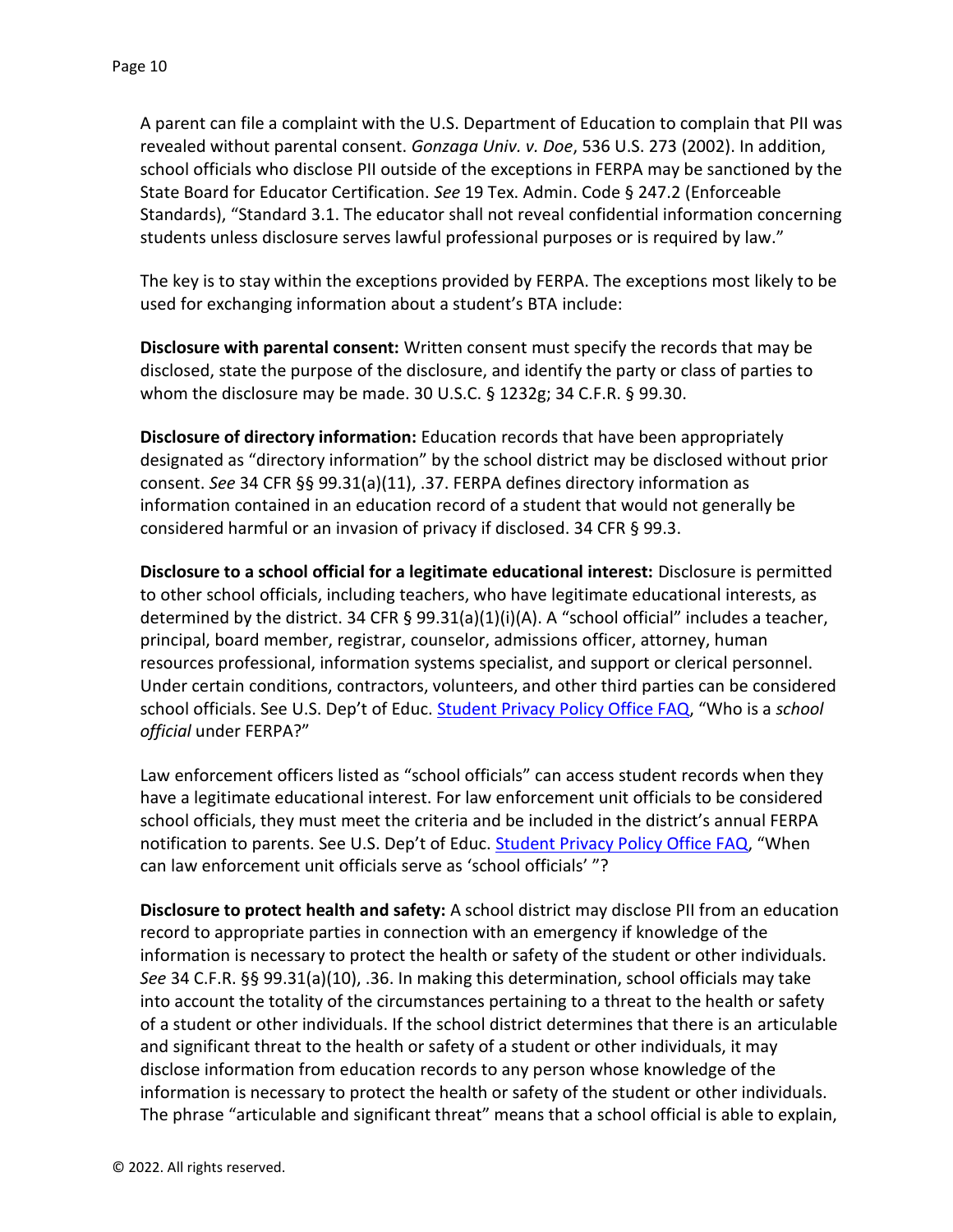based on all the information available at the time, what the significant threat is when he or she makes and records the disclosure. This is a flexible standard under which school administrators may bring appropriate resources to bear on the situation. See U.S. Dep't of Educ. [Student Privacy Policy Office FAQ](https://studentprivacy.ed.gov/faq/what-does-%E2%80%9Carticulable-and-significant-threat%E2%80%9D-mean), "What does *articulable and significant threat* mean?" If, based on the information available at the time of the determination, there is a rational basis for the determination, the U.S. Department of Education will not substitute its judgment for that of the educational agency or institution in evaluating the circumstances and making its determination. 34 C.F.R. § 99.36(c).

**Officials at another school:** School officials at schools where a student is not enrolled may be appropriate parties to whom schools may disclose information under the health and safety emergency exception. Appropriate information may be disclosed to teachers and school officials in other schools who have been determined to have legitimate educational interests in the behavior of the student. 34 C.F.R.  $\S$  99.36(b)(3). For example, a coach with information about a student athlete's BTA might tell the coach of the opposing team the limited information necessary to protect the health or safety of the student or other persons before an away game. Of course, the coach receiving the information must safeguard the confidentiality of the information and use the information only to maintain safety.

**A transfer student's new school:** A school district may disclose PII from a student's education records to officials of another school or school district, including charter schools and private schools, where the student seeks or intends to enroll, or where the student is already enrolled, so long as the disclosure is for purposes related to the student's enrollment or transfer. 34 C.F.R. § 99.31(a)(2). The district's annual FERPA notification to parents should include notice that education records will be shared under this provision.

A student's previous school should provide a transferring student's education records, including appropriate BTA information, to the student's new school. If a BTA is incomplete at the time of the transfer, the previous school should share whatever is in the student's record at the time regarding the team's assessment process. If the team completes its assessment after the transfer occurs, the result will become part of the student's record and should be sent to the new school.

## **Q: Can a school official be held liable for NOT disclosing PII about a BTA to an individual outside of the safe and supportive schools team?**

A: While a lawsuit based on a failure to disclose relevant information is unlikely, such a claim is possible if the official's decisions exhibit a disregard for the risk of harm to others. When an act of violence leads to personal injury at a school, the injured victims or families often ask whether someone at the school could have prevented the harm.

For example, imagine a student recently changed schools. The student's previous school had gathered information, performed a BTA, and determined the student was at high risk of violence to others. The student's parent, aware of the BTA and rejecting the school's recommendation of mental health treatment for the student, withdrew the student and